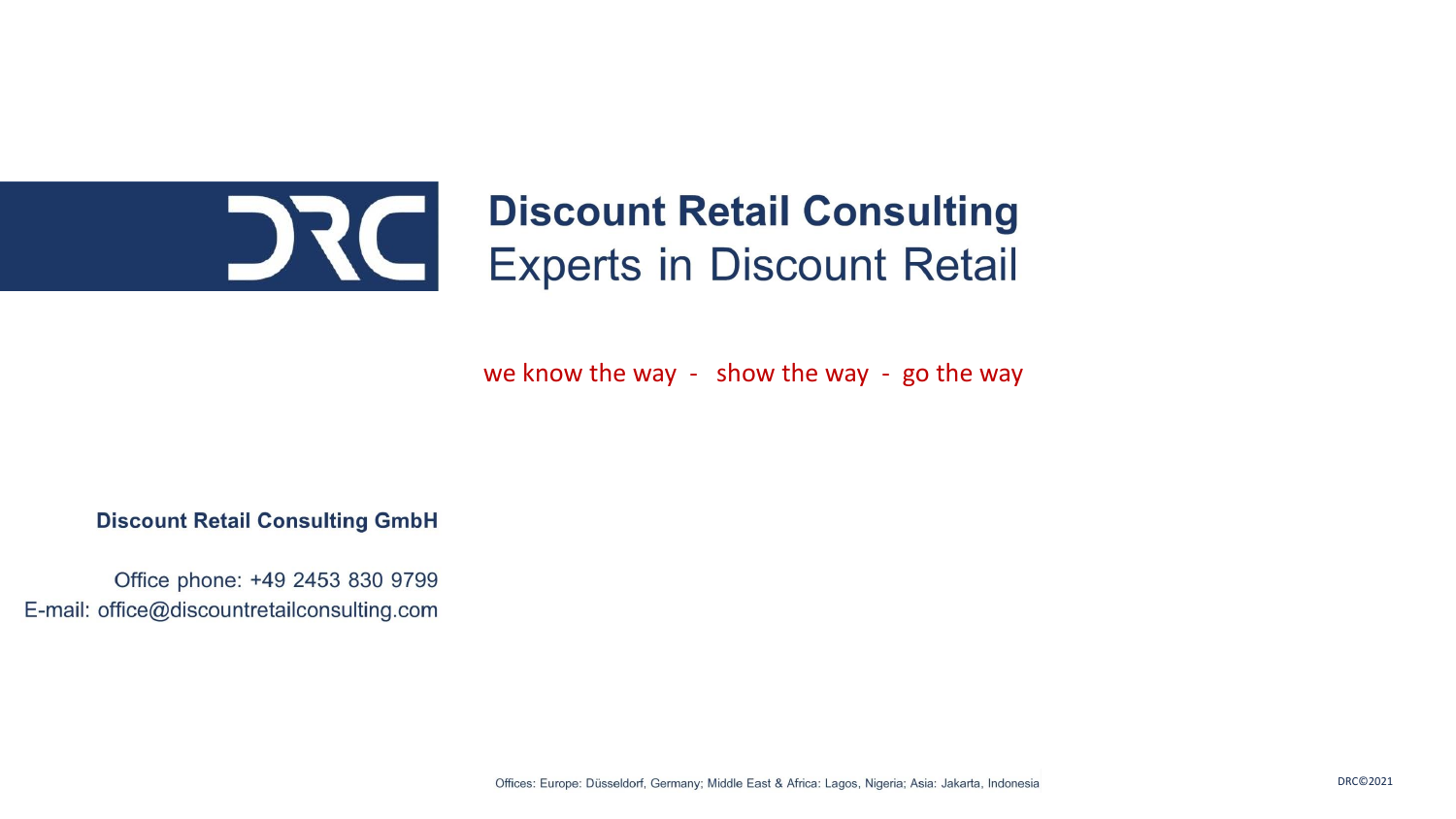



➢ Services

➢ Contact

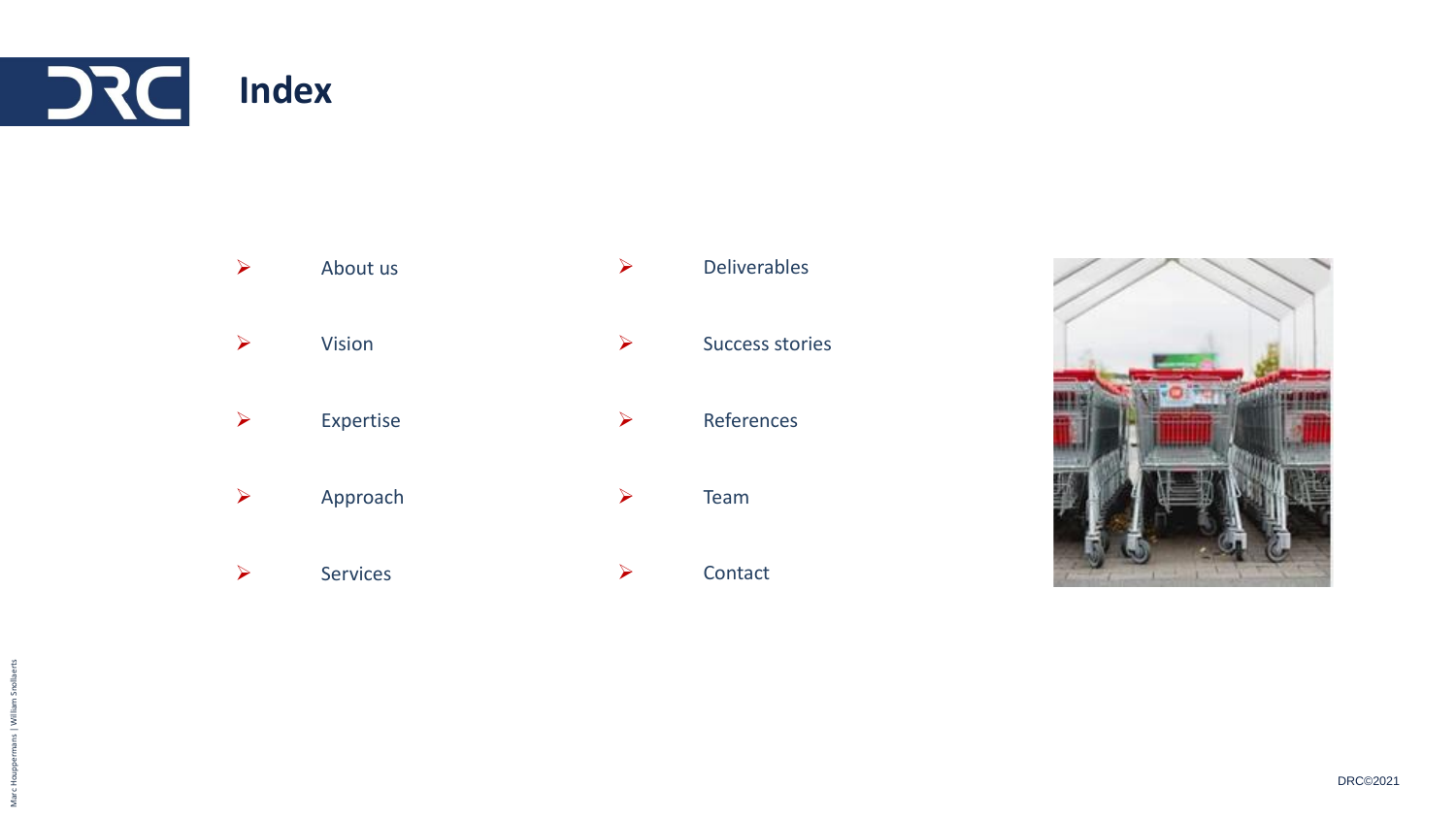

- ➢ Discount Retail Consulting GmbH (DRC) is an international operating agency, specialized in discount retail
- $\triangleright$  With offices in Germany, Nigeria and Indonesia
- $\triangleright$  DRC provides food and non-food retail strategies and business processes; we have the specific hands-on practical expertise
- $\triangleright$  We help investors, retailers and FMCG manufacturers to grow their lean retail business
- $\triangleright$  We distinguishes from other retail consulting companies, as we are hands-on experts in develop and implementing Discount Retail on spot



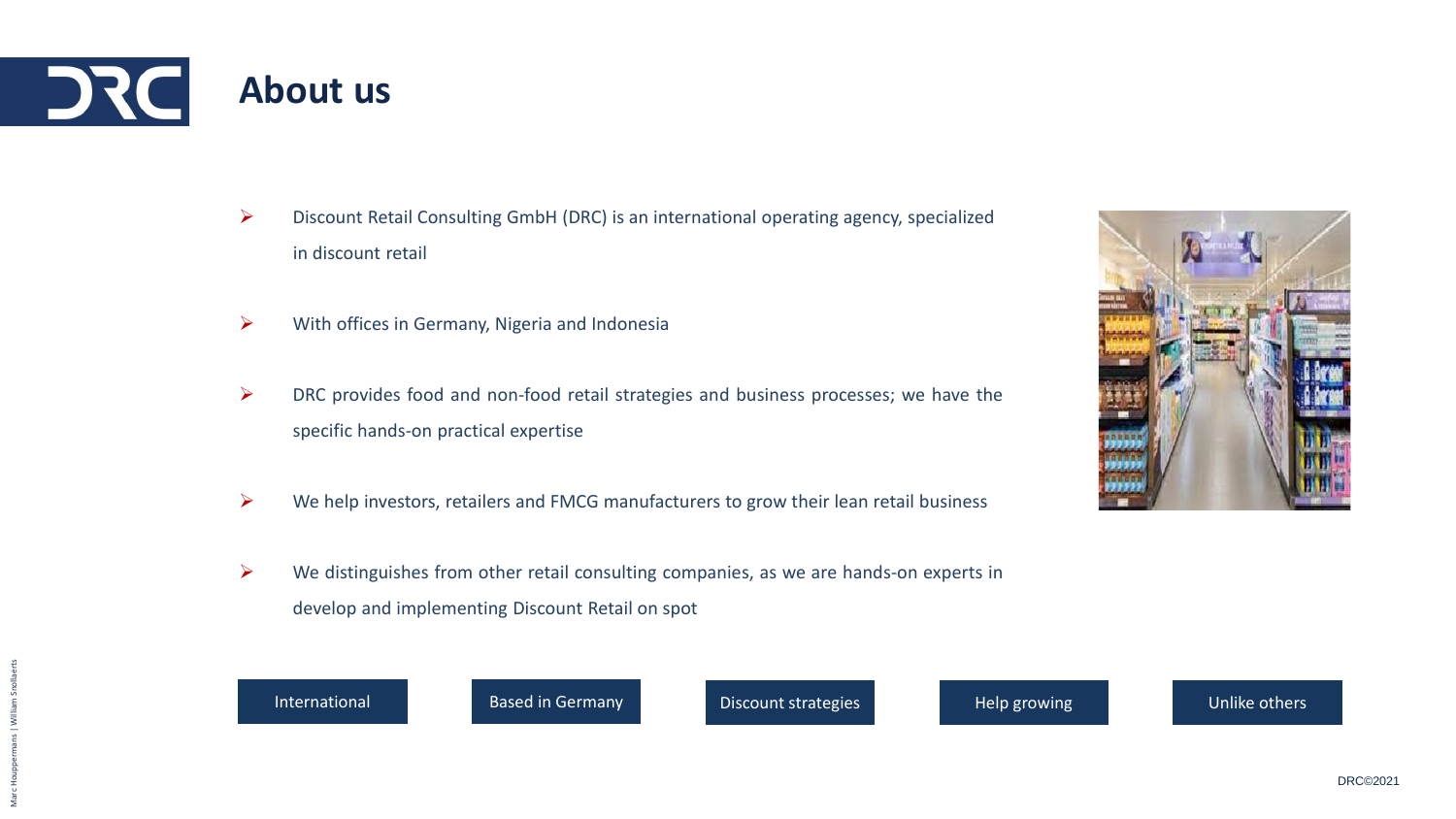- $\triangleright$  We believe our international food retail expertise combined with the expertise of our clients enable us to bring fresh perspectives and creative thinking to help develop and/or improve their business
- ➢ We provide strategic and operational advice, guidance and implementation based on three principles:
	- **1. thorough analysis;**
	- **2. pragmatic advice and guidance;**
	- **3. hands-on practical implementation.**

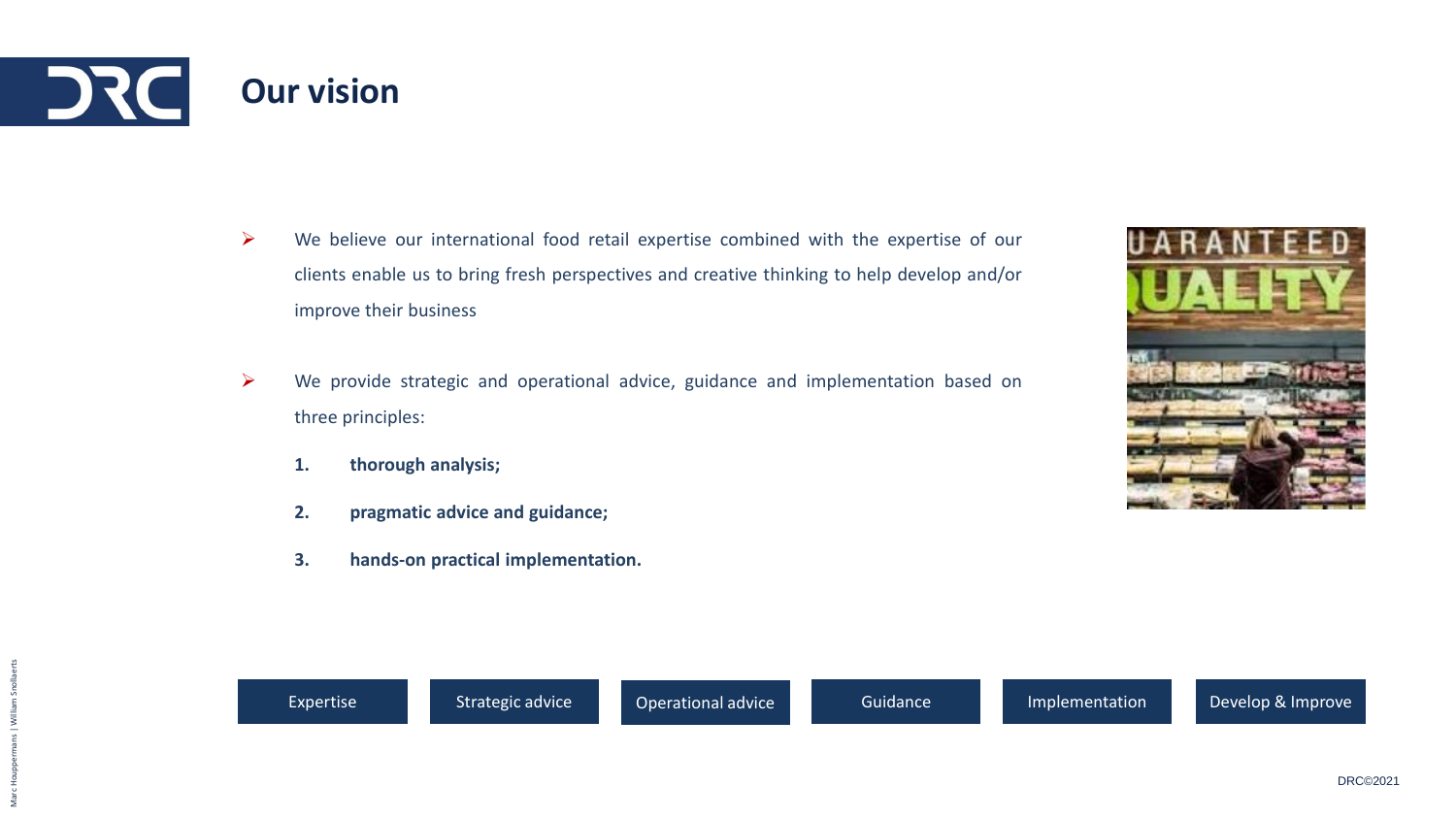

- ➢ The Partners and Associates of DRC have a wide scaled experience from discount formats to supermarket concepts, and their way of working
- $\triangleright$  Our expertise ranges from market entry to supply chain solutions
- $\triangleright$  Whether your company is exploring new discount formats or transforming the current concept, we are able to provide tailor-made solutions and enhance your business by improving quality and adding value
- ➢ DRC is able to create, develop and turn-around concept with a profound strategic and financial business plan based on local market research and sector reference models.



Wide scaled experience Tailor-made solutions Adding value Business plans Local market research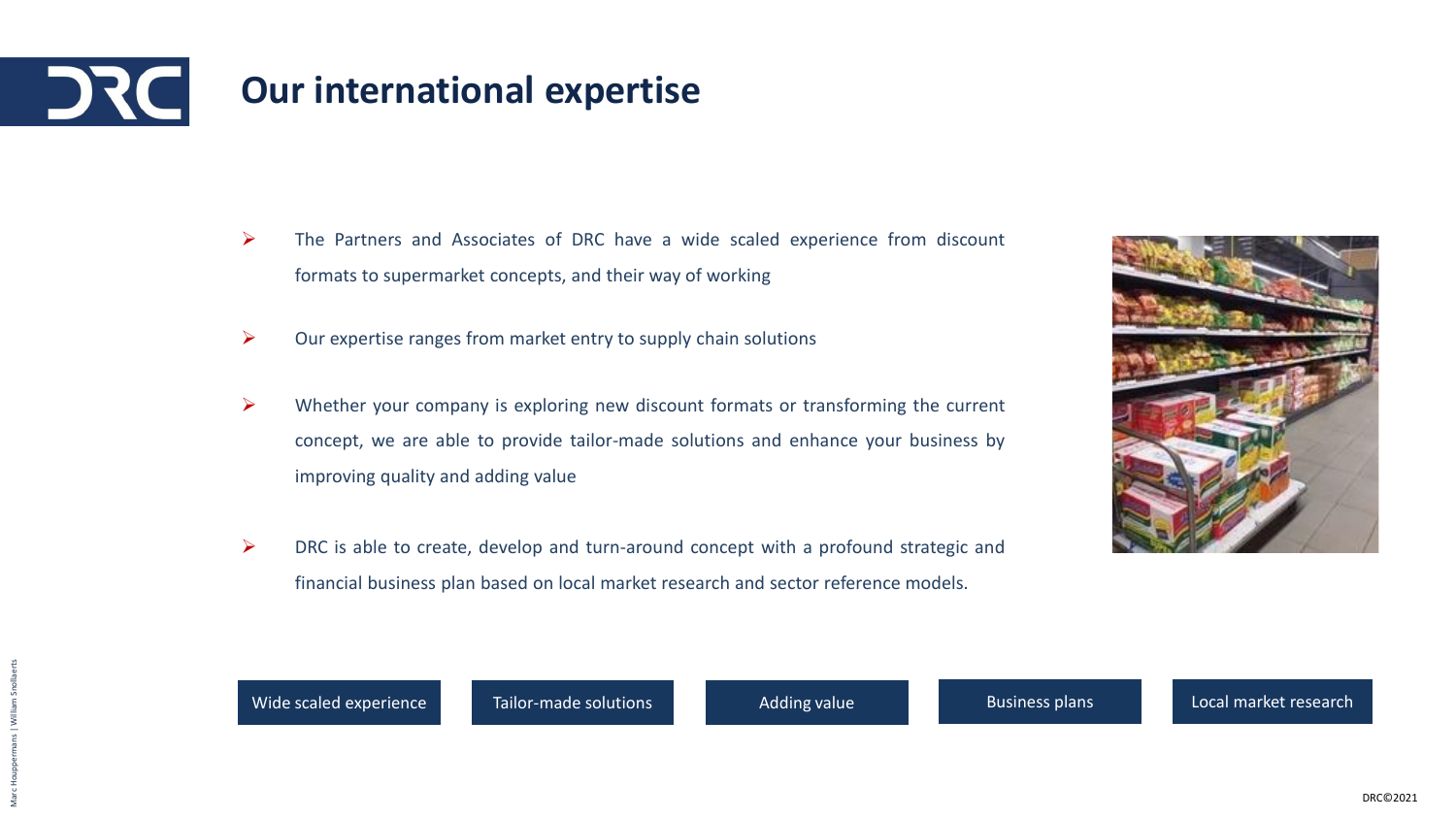# **Our approach and potential clients**

- ➢ Our clients may be classical food and non-food store chains, internet-only organizations, multi-channel operators, or existing and new FMCG manufacturers supplying to retail
- ➢ Over the years DRC has garnered a significant database of best practices and sector reference models put together
- $\triangleright$  All DRC team members have abundant hands-on discount experience and as a result, offer to our clients lean and executable concepts and solutions that have been proven to be effective from practice over the years.



Multi-channels **Significant data base** Best practices Hands-on Hands-on Executable concepts

DRC©2021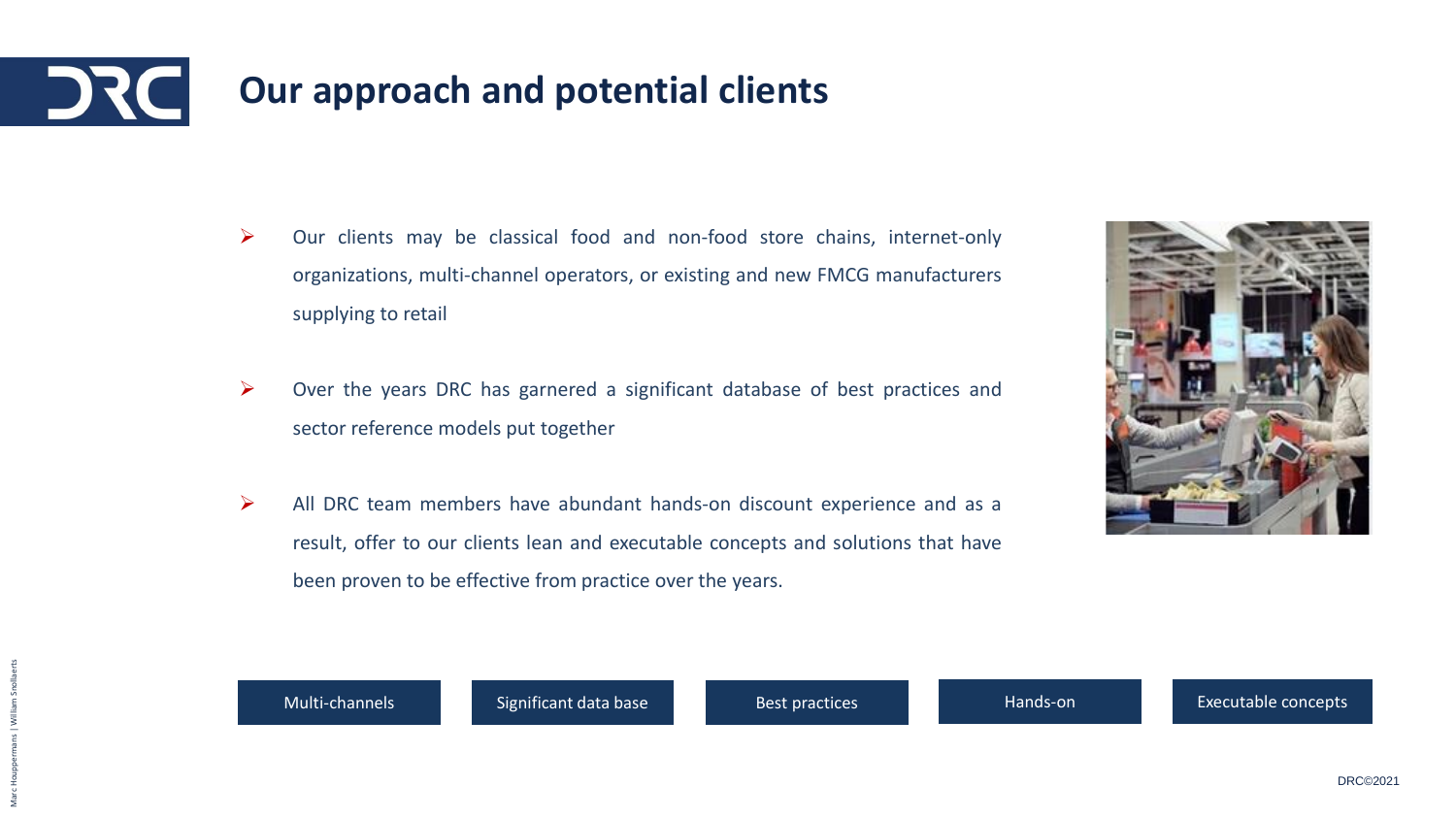

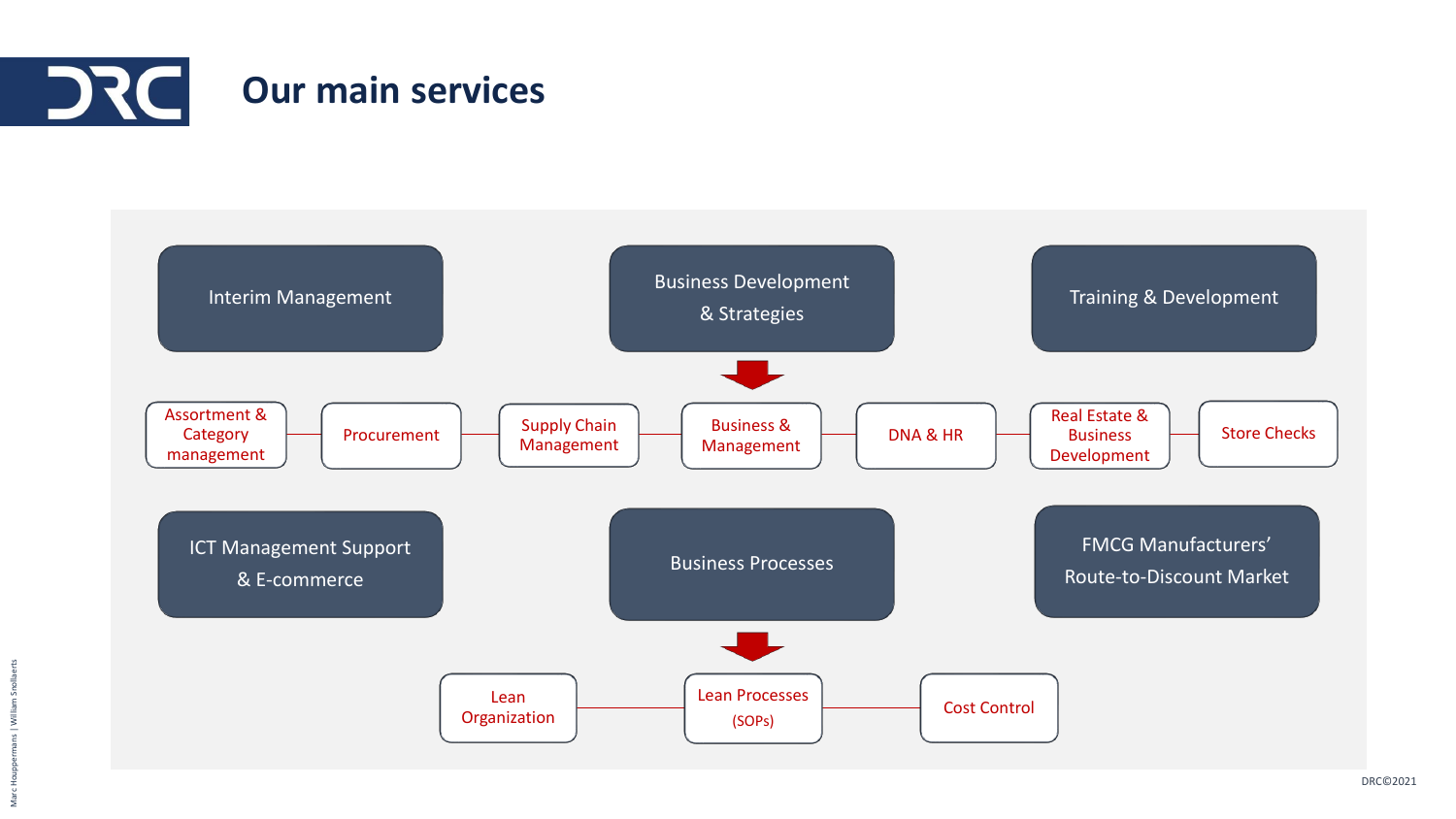

- $\triangleright$  successful chain start-ups and market introduction
- $\triangleright$  adding value to retail with e-commerce
- $\triangleright$  profound and tangible roadmaps to realize models or improving existing business concepts
- $\triangleright$  standardize operation processes and lean retail organizations
- ➢ increase accountability and front-line effectiveness leading to sales, EBIT and ROI improvements
- $\triangleright$  strict project-, cost-management and execution
- ➢ access to procurement for branded and private label food and non-food products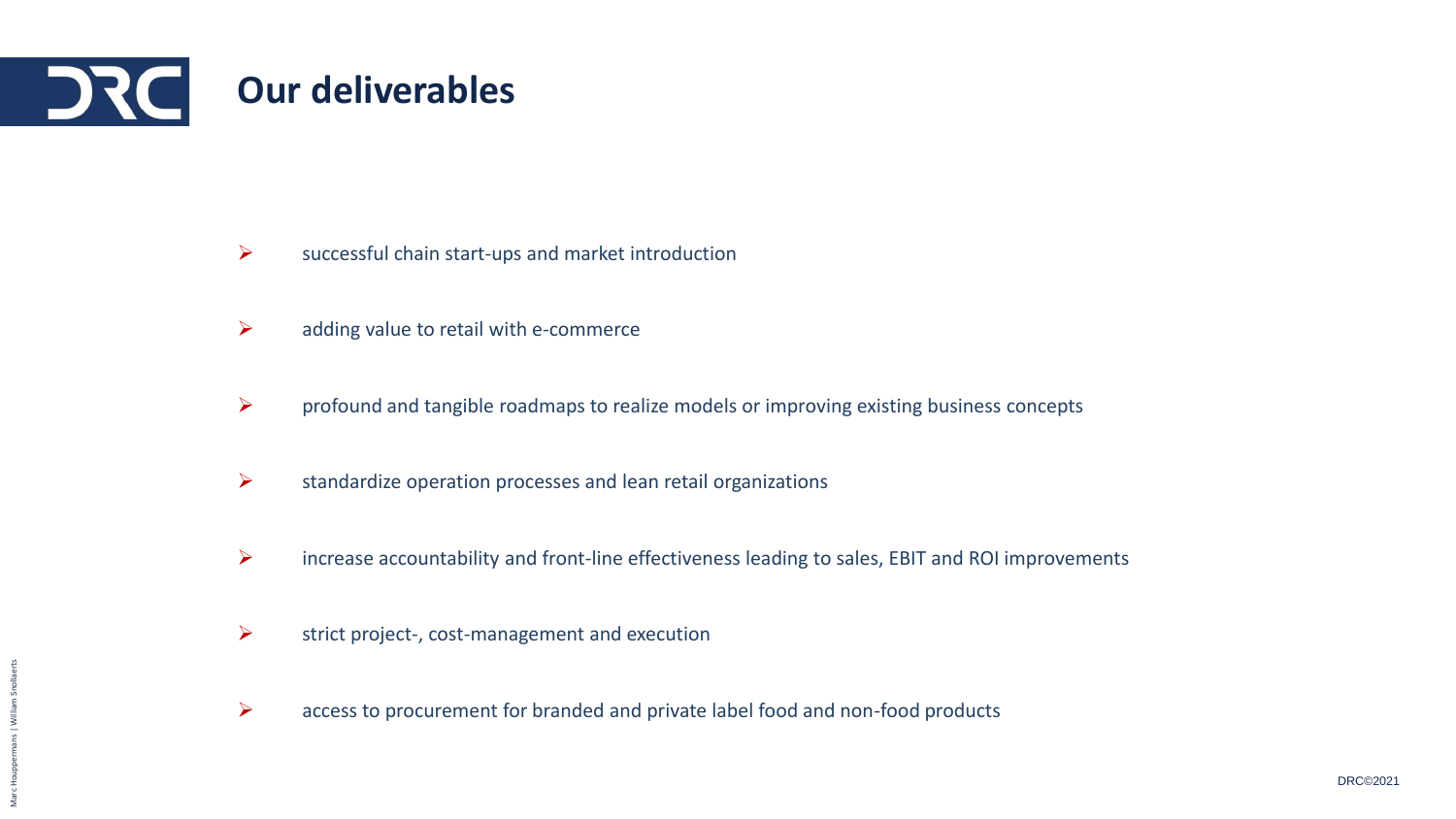

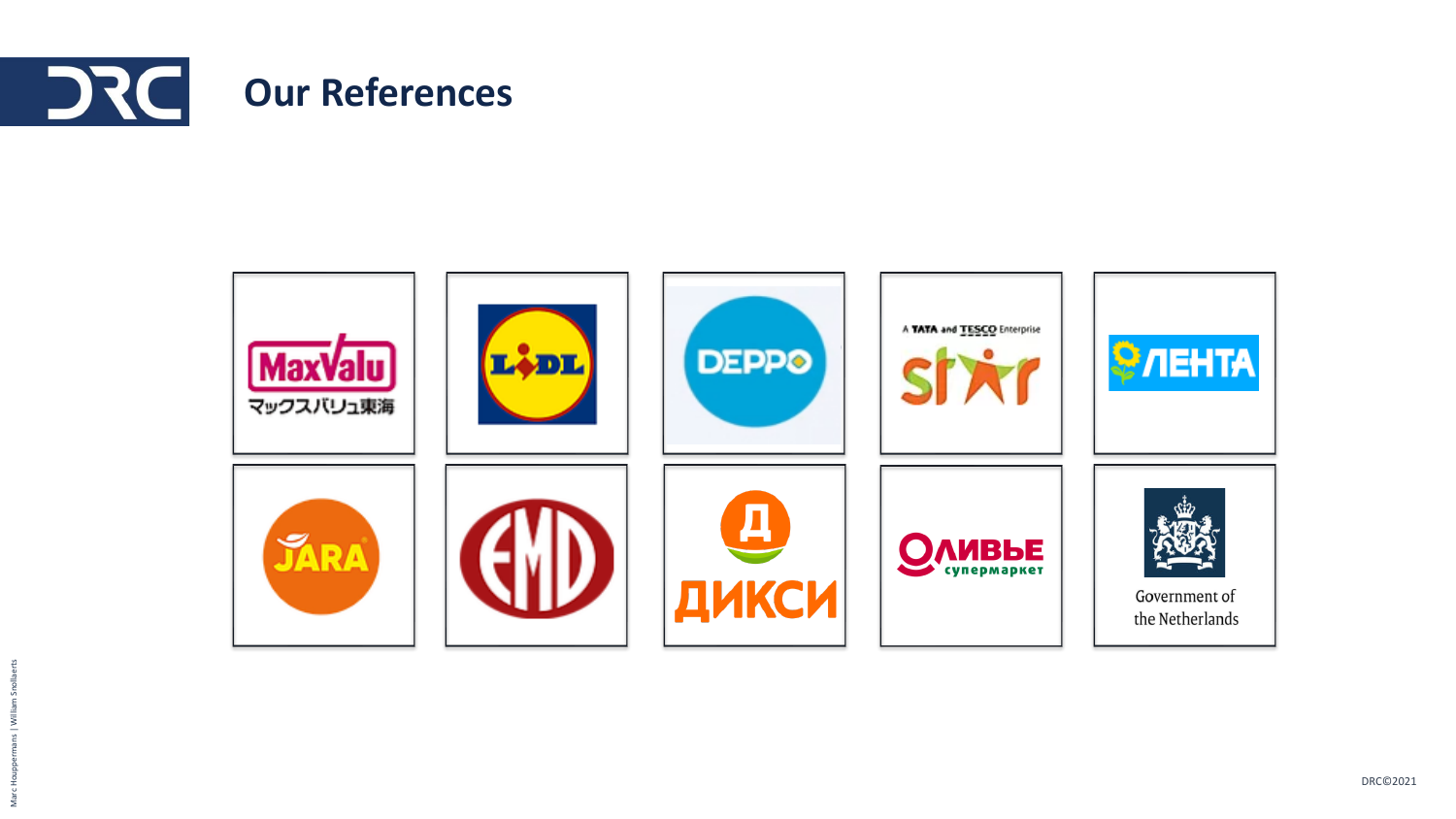# **DRC team; executive partners**

### **Marc Houppermans (Germany)**

*……. has developed 20 years of broad interdisciplinary and international leadership experience, and is seasoned in leading tactical, strategical and operational business development projects to a success.*

- ➢ Board member, e-commerce discounter DARY, Netherlands
- ➢ Managing Director and Board member, Aldi, Netherlands
- ➢ Assistant to the Board, Aldi Einkauf, Germany
- ➢ Lean black belt manager global OE Sales & Marketing, Philips N.V., Germany
- ➢ Consultant, KPMG, Netherlands
- ➢ Business manager, Philips Medical, Japan
- ➢ MBA, Maastricht University, Netherlands
- ➢ MSc Asian Studies, ICU Tokyo, Japan

#### **William Snollaerts (Nigeria)**

has practiced a wide scale of disciplines on operational, tactical and strategic level, and is internationally *seasoned in leading multi-functional and multi-cultural teams.*

- ➢ Board Advisor, JARA EDLP Nigeria Ltd., Nigeria
- ➢ Commercial Project Director, Lenta LLC, Russia
- ➢ CEO, CJSC Smart Value Retail, Russia
- ➢ Interim Country manager, Dixy neighborhood stores, Russia
- ➢ Managing Director and Board member, Aldi, Netherlands
- ➢ HR Development manager, Hero Benelux, Netherlands
- ➢ Applied Science, Avans University, Netherlands



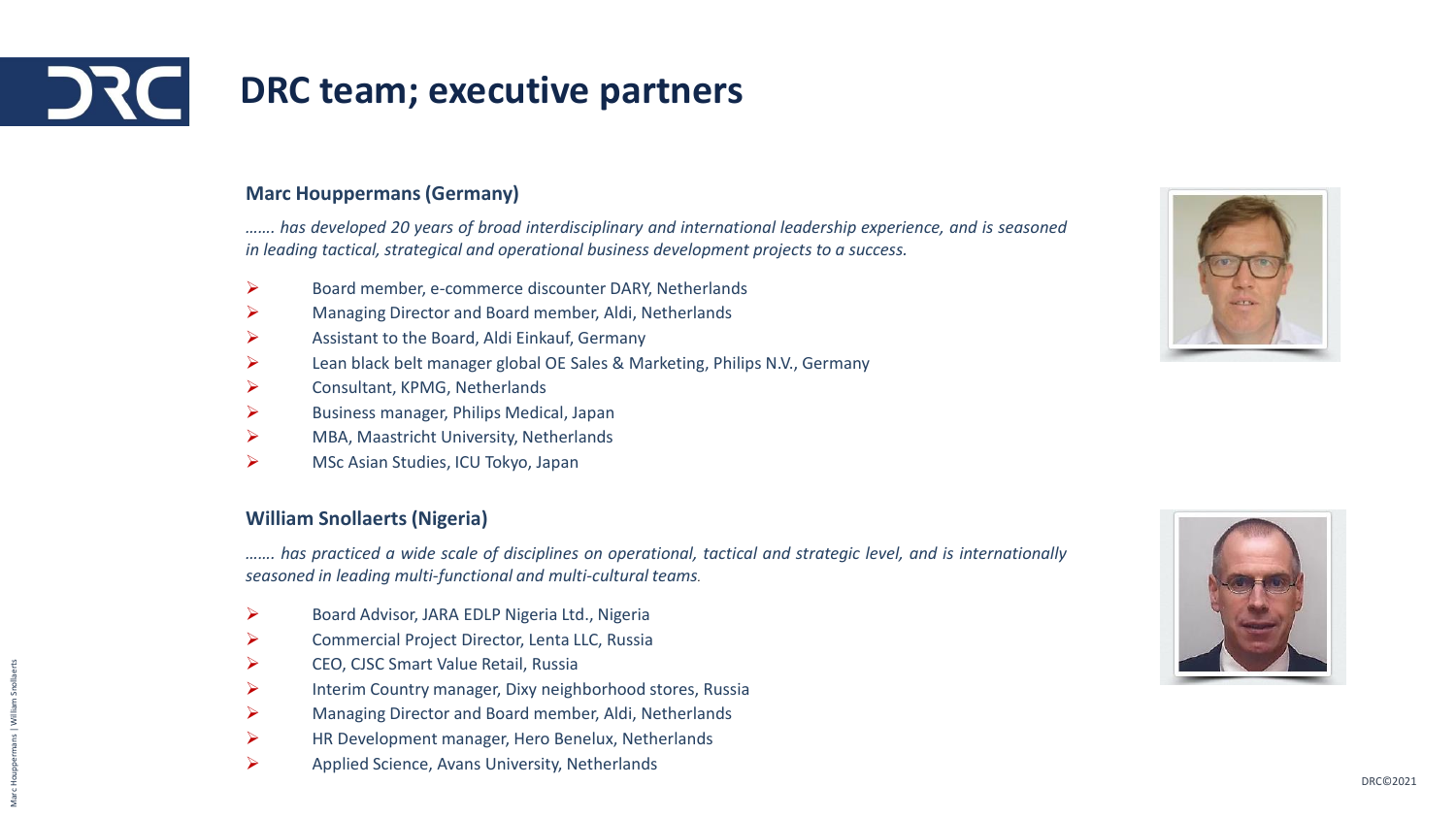## **DRC team; Business Development Associates** (1/2)



#### **Geert-Jan ten Hoonte (Myanmar)**

..... has more than 30 years of international retail and consultancy experience on Clevel in emerging markets. Next to his current CEO position, Geert-Jan holds various Board positions and is connected as a Consultant to various Investment companies in Asia.



#### **Rolf Schneider (Germany)**

..... has more than 30 years of international retail experience in the fields of store operations, training & coaching, and organizational development. Rolf is skilled in business development in FMCG for emerging markets and well connected to various key players in modern trade chains in Asia.



#### **Harm Vissers (Netherlands)**

..... masters 4 languages: German, French, Dutch and English. Harm has a more than 15 years track record in discount retailing and has experience in the fields of sales, procurement, real estate, logistics, HR and accounting. Harm's main interests lie in retail project development and sales training.





#### **Ivan Muhek (HR)**

➢ ….. has almost 20 years of international retail experience in procurement and sales throughout Europe and Middle East. Besides being experienced in leading multicultural teams and managing high value negotiations, he has proven record in building tailor-made assortment mix and private label development.



#### **Ignacio Gomez Escobar (Columbia)**

..... has more than 30 years experience in strategy, development, operations, and restructuring hypermarkets, supermarkets, convenience stores, shopping malls, and hard discount stores in LATAM and Spain. Ignacio holds various national and international executive and non-executive board functions and is university professor.

#### **Reinhard Richter (Germany)**

..... has more than 30 years of international hard discount retail in Germany and Spain. Reinhard is expert in sales and FMCG supply chain and business excellence lean process operations. Now Reinhard's main interests lay in private label product procurement, lean organization and process development and optimization.



#### **Bart van Keulen (Netherlands)**

..... has more than 20 years of experience in discount retailing, wholesale and logistics operations. Expert in Logistics & Supply Chain Management. Knowledge of transport, handling, fresh and cooling FMCG products. Bart's main interests lay in process optimization and building sustainable supply chains.

#### **Ivan Butorin (Russia)**

➢ ….. has more than 20 years experience in leading procurement process with largest Russian retailers. He used his targeted skills to provide retailers stakeholders with the best purchasing power among peers. Ivan's main interests lay in procurement, operations and supply chain.

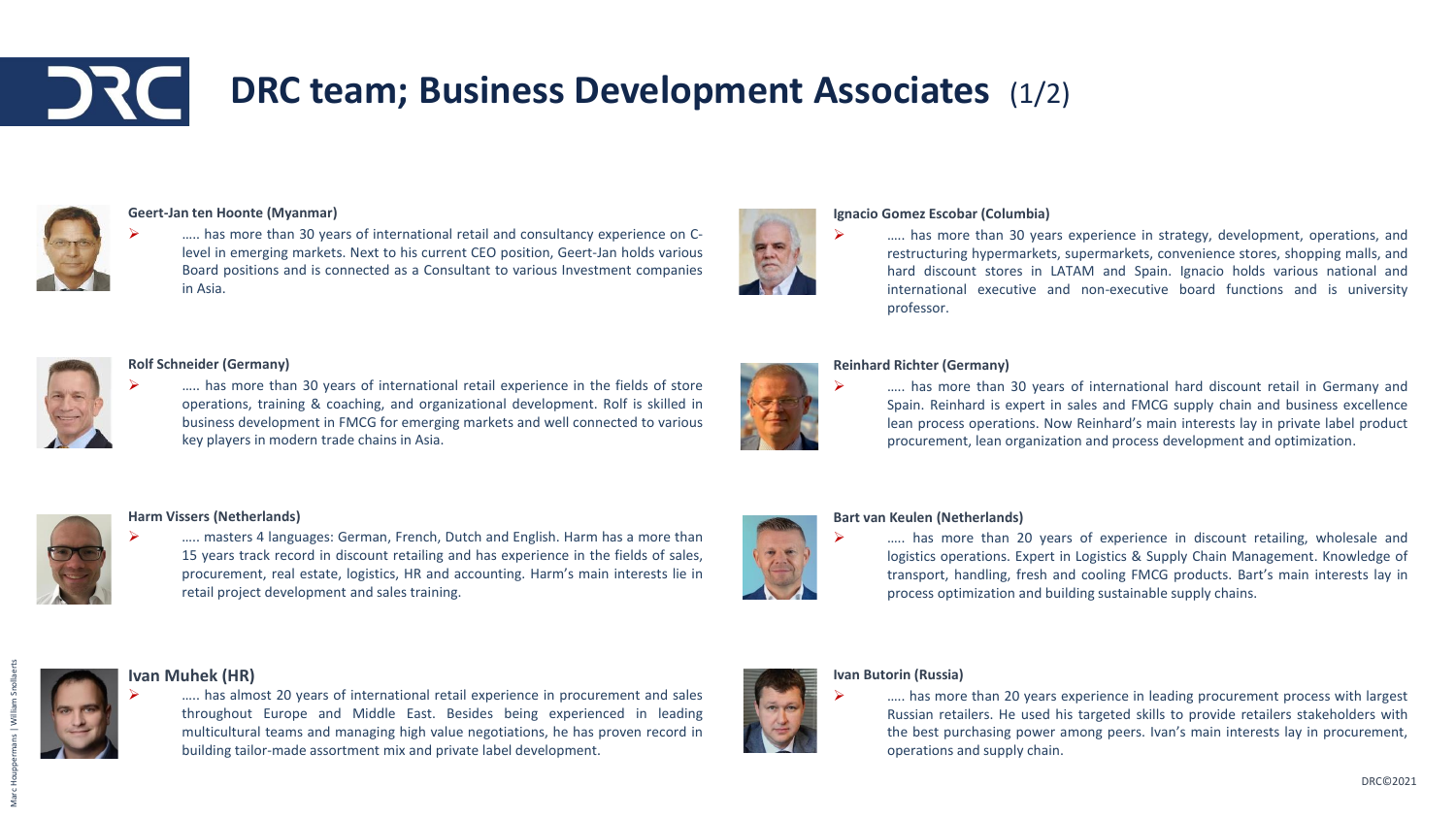## **DRC team; Business Development Associates** (2/2)



#### **Tomasz Waligorski (PL)**





#### **Peter Winters (NL)**

..... is a no nonsense expert in (re)building organizations to a profitable status in highly competitive markets. His field of expertise includes retail (hard discount), hospitality and leisure in The Netherlands, Germany and South Africa. Providing his experience to develop organizations in emerging markets, supporting a value oriented focus, is where his current interest lies.



#### **Harm Peter Wijnstok (NL)**

➢ ..... has gained years of in-depth experience in several executive positions in on- and off-line retail, wholesale, logistics and FMCG production. Now Harm-Peter's main interests lie in developing opportunities and cost efficient operations in on-line retailing and in fresh produce.

#### **Mark Field (AU)**



➢ ….. has 30 years of International Food Manufacturing, Private Equity and Retail experience on global C-level. His main interests lie in customer led Product Innovation, Global Sourcing, Brand & Marketing, Food Safety and Responsible Sourcing.



Marc Houppermans | William Snollaerts

#### **Oguzan Turkmenoglu (KZ)** ➢ ….. has over 25 years of local and international FMCG retail experience mainly in post Soviet countries enriched with FMCG production, sales and distribution. He prepared feasibilities of discount and neighborhood retail chain concepts in Central Asia.



#### **Federico Spadea (SP)**

..... has more than 18 years of international retail and consultancy experience having developed programs and managed teams in USA, Japan, Hong Kong, South Africa, the Netherlands and Spain. His main interests lie in Merchandising, Marketing, Branding, Sales, Product Development and Procurement.

#### **Alfred de Vreeze (NL)**

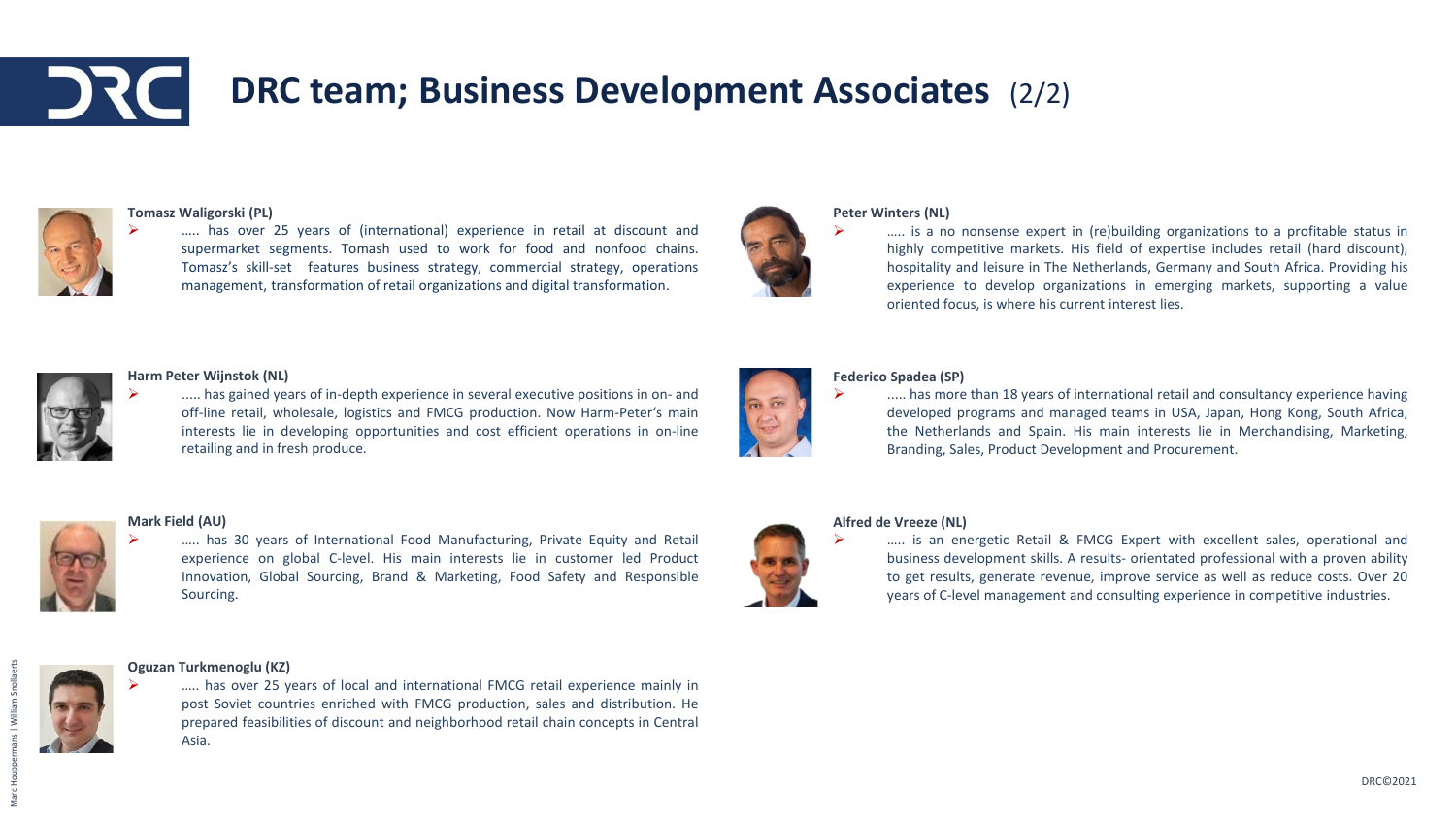



| We partner with various professional agencies, expertised in: |                                 |                                                | <b>UK &amp; PARTNERS GROUP</b> | Wanzi                                          |
|---------------------------------------------------------------|---------------------------------|------------------------------------------------|--------------------------------|------------------------------------------------|
| $\blacktriangleright$                                         | Strategy & business development |                                                |                                |                                                |
| $\blacktriangleright$                                         | Concept development             | Daymon                                         | بكانيك بونزالعا                | <b>KEARNEY</b>                                 |
| $\blacktriangleright$                                         | Marketing & communication       |                                                |                                |                                                |
| $\blacktriangleright$                                         | <b>ICT</b>                      | <b>Handelsblatt</b>                            |                                | DD>                                            |
| $\blacktriangleright$                                         | Supply chain & logistics        |                                                | <b>EFFEKT GRAFIK</b>           | <b>CONCEPT-DESIGN-ARCHITECTURE</b>             |
| $\blacktriangleright$                                         | Procurement                     | Carrier                                        |                                | <b>GLOBAL RET</b><br>$\circledcirc$            |
| $\blacktriangleright$                                         | Store equipment                 |                                                |                                |                                                |
| $\blacktriangleright$                                         | and more.                       |                                                | KPS                            |                                                |
|                                                               | <b>Kaplanlar</b>                | andini Associates<br>sion and Brand Consultant | Diamart<br>Consulting          | SOLUTIONS<br>Pesquisa de Mercado e Consultoria |

Marc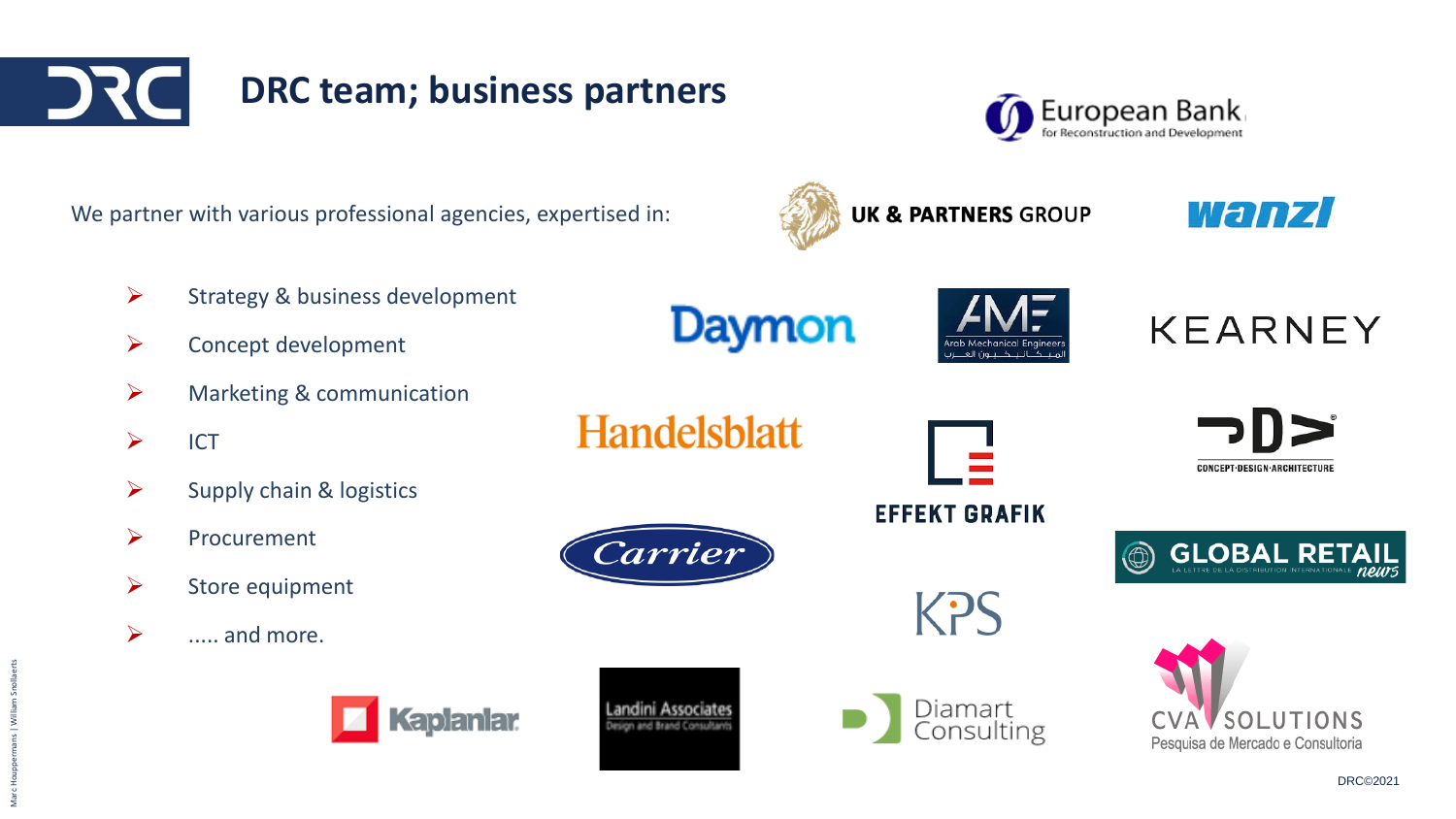